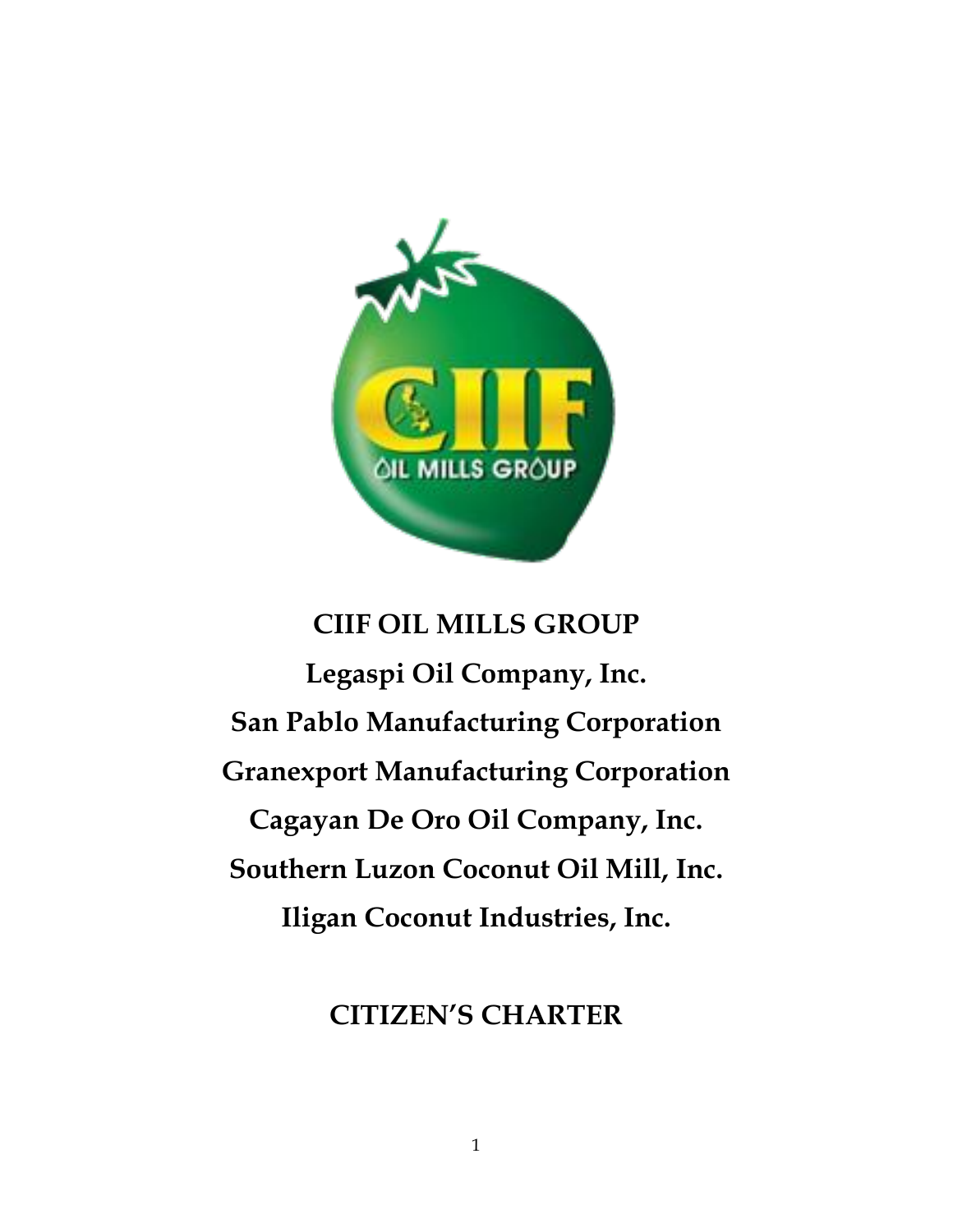#### **I. MANDATE**

To support the coconut industry and coconut farmers through a sound business platform.

#### **II. BRIEF BACKGROUND**

#### *Republic Act ("RA") 6260*

In June 1971, RA 6260 created the Coconut Investment Act ("CIA"), which instituted a Coconut Investment Fund ("CIF") and established a Coconut Investment Company ("CIC") to be its administrator. The CIA imposed on the coconut farmer a Php 0.55 levy on the first domestic sale of every 100 kilos of copra, or its equivalent in terms of other coconut products. The levy collection started in August 1972 until December 1981.

#### *Presidential Decree ("PD") 276*

In August 1973, a crisis in the coconut industry resulted in the volatility of supply and price in the domestic market for coconut-based consumer goods. The Coconut Consumers Stabilization Fund ("CCSF") was established by PD 276 to implement an industry-financed stabilization scheme that will permit socialized pricing of coconut-based commodities. Initially, a levy of Php 15.00 per 100 kilos of copra or its equivalent in other coconut products was imposed. The levy was to terminate after a year or earlier, provided the crisis for which the CCSF was created no longer existed as determined by the Philippine Coconut Administration ("PHILCOA"). In this case, any balance remaining was to form part of the CIF.

#### *Presidential Decree 582*

The Coconut Industry Development Fund ("CIDF") was created in November 1974 by virtue of PD 582 to allow the country to pursue a vigorous program of replanting superior hybrid coconut trees and enable it to compete in the international market. PHILCOA was directed to pay to CIDF Php 100 M out of its existing collections from the CCSF and Php 0.20 per kilo of copra from succeeding collections. The law also provided that a permanent levy of Php 0.20 was to be imposed on the first sale of every kilo of copra or its equivalent in other coconut products to be remitted to the CIDF.

#### *Presidential Decree 961*

PD 961 codified the laws dealing with the development of the coconut and palm oil industry in July 1976 and was known as the Coconut Industry Code. It abolished the Coconut Coordinating Council (CCC), the PHILCOA and the Philippine Coconut Research Institute (PHILCORIN) and transferred their powers and functions to the newly created Philippine Coconut Authority ("PCA") which was empowered to impose and collect the CCSF levy. The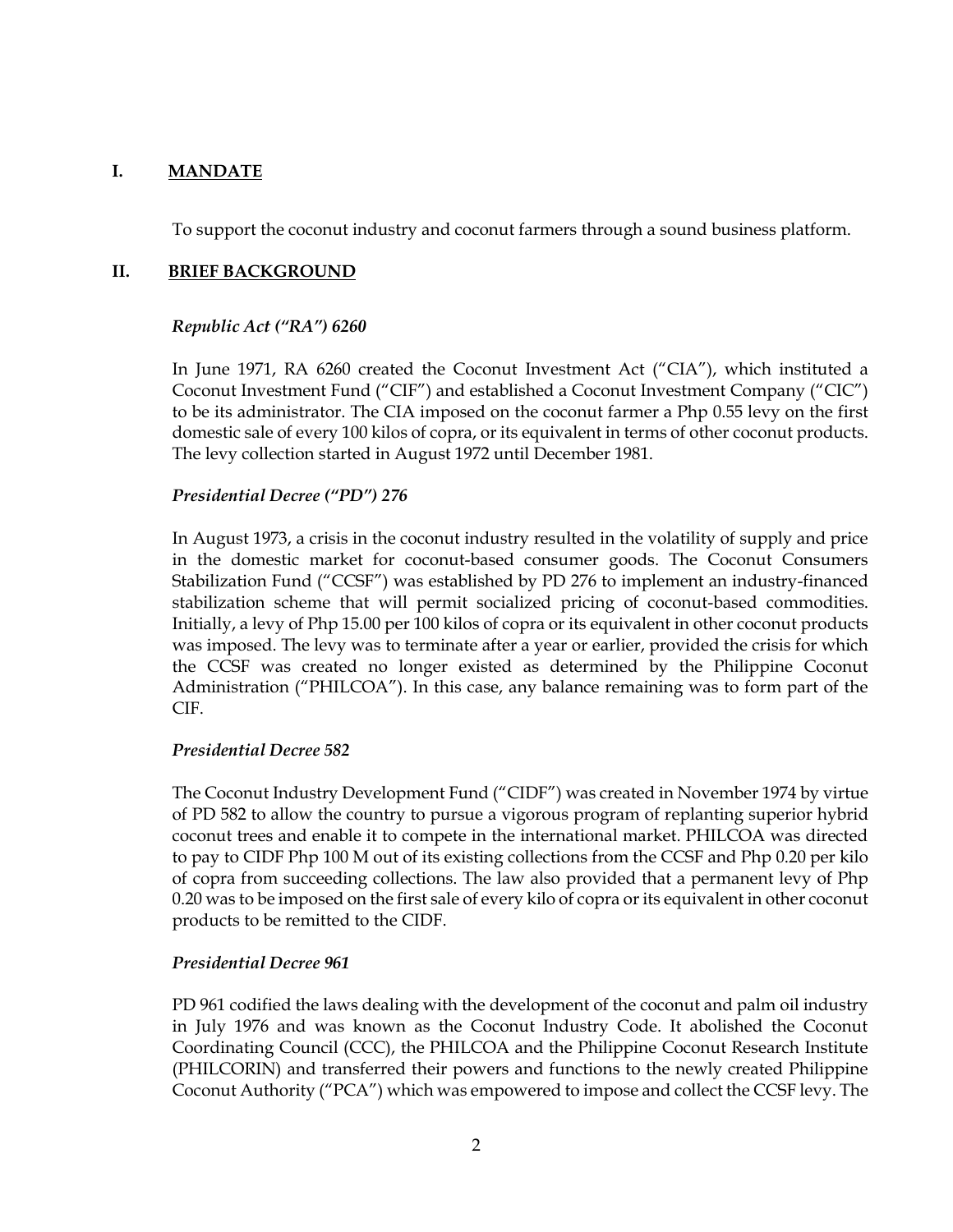Code also created the Coconut Industry Investment Fund ("CIIF") to be administered by the United Coconut Planters Bank ("UCPB") which was acquired in July 1975 for the benefit of the coconut farmers under PD 755. The bank was given full power and authority to make investments in shares of corporations organized for the purpose of engaging in the establishment and operation of the industries and commercial activities relating to the coconut and palm oil industry.

The CCSF collected a total of Php 9.695 B in levies from August 1973 to 1983, excluding the Php100M initial capitalization for the CIC. Of this total collected amount, Php0.653B or about 7%, was utilized to acquire 5 oil mills which were to become the CIIF Oil Mills Group.

In accordance with PD 961 or the Coconut Industry Code established in July 1976, the CCSF and the CIDF appropriated the balance of their collections, around Php 2.572 billion to the CIIF (the "Fund") to finance the investments in various private companies to benefit coconut farmers.

Of the Php 2.572B appropriated to the Fund, Php1.919B was used to fund an insurance company to serve the needs of the coconut farmers. From 1977 to 1979, various oil mills were acquired from the remaining balance of Php0.633B. These companies became collectively known as the CIIF Oil Mills Group (the "CIIF OMG").

In 1986, the government through the Presidential Commission on Good Government ("PCGG", for brevity) sequestered the CIIF OMG Companies.

Consequently, the government instituted a suit with the *Sandiganbayan* asserting ownership over the CIIF OMG Companies.

In a Decision rendered by the Supreme Court on 24 January 2012, in the case of *PHILIPPINE COCONUT PRODUCERS FEDERATION, INC. (COCOFED) vs. REPUBLIC* (G.R. Nos. 177857-58), the Court declared the CIIF OMG as owned by the government to be used only for the exclusive benefit of all coconut farmers and for the development of the coconut industry.

In a letter dated 23 February 2016, the Governance Commission for GOCCs declared the CIIF OMG companies under its regulatory supervision pursuant to Republic Act No. 10149 otherwise known as the GOCC Governance Act of 2011.

## **III. VISION**

To establish and maintain a sound business platform that will contribute to the development of the coconut industry in the Philippines by providing quality products and services to local and international customers, and to provide a sustainable and recurring source of revenue for the support of coconut farmers nationwide.

To aim for global leadership in the production of coconut oil and other coconut-based products by the year 2030.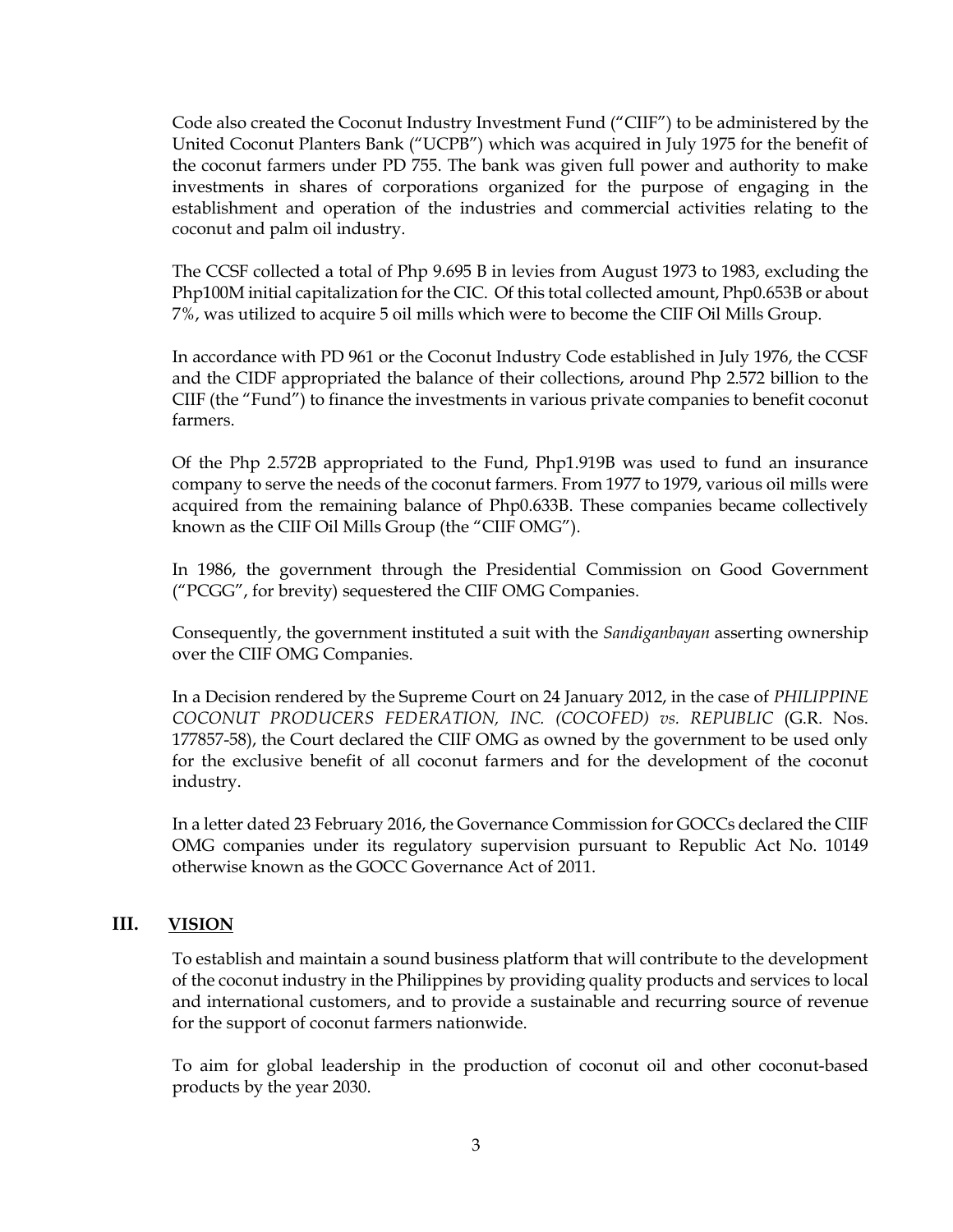## **IV. MISSION**

To practice sound and ethical business principles so that CIIF Oil Mills Group could positively contribute in the development of the coconut industry as well as support the country's coconut farmers, and at the same time generate consistent profits and maximize the enterprise value of the organization.

# **V. VALUES**

## **Accountability**

- *We do the right thing*
- *We take responsibility for our actions*

## **Professionalism**

- *We do things right*
- *We practice disciplined execution*

## **Integrity**

- *We are honest and forthright in our dealings*
- *We do business fairly and openly*

# **VI. SERVICE PLEDGE**

## **We commit:**

- *To continuously provide premium goods and services to customers and help advance the interest of our coconut farmers*
- *To implement clear and ethical management*
- *To maximize/improve the interest of all the six companies comprising the CIIF while being mindful of the role of the CIIF Oil Mills Group in social development*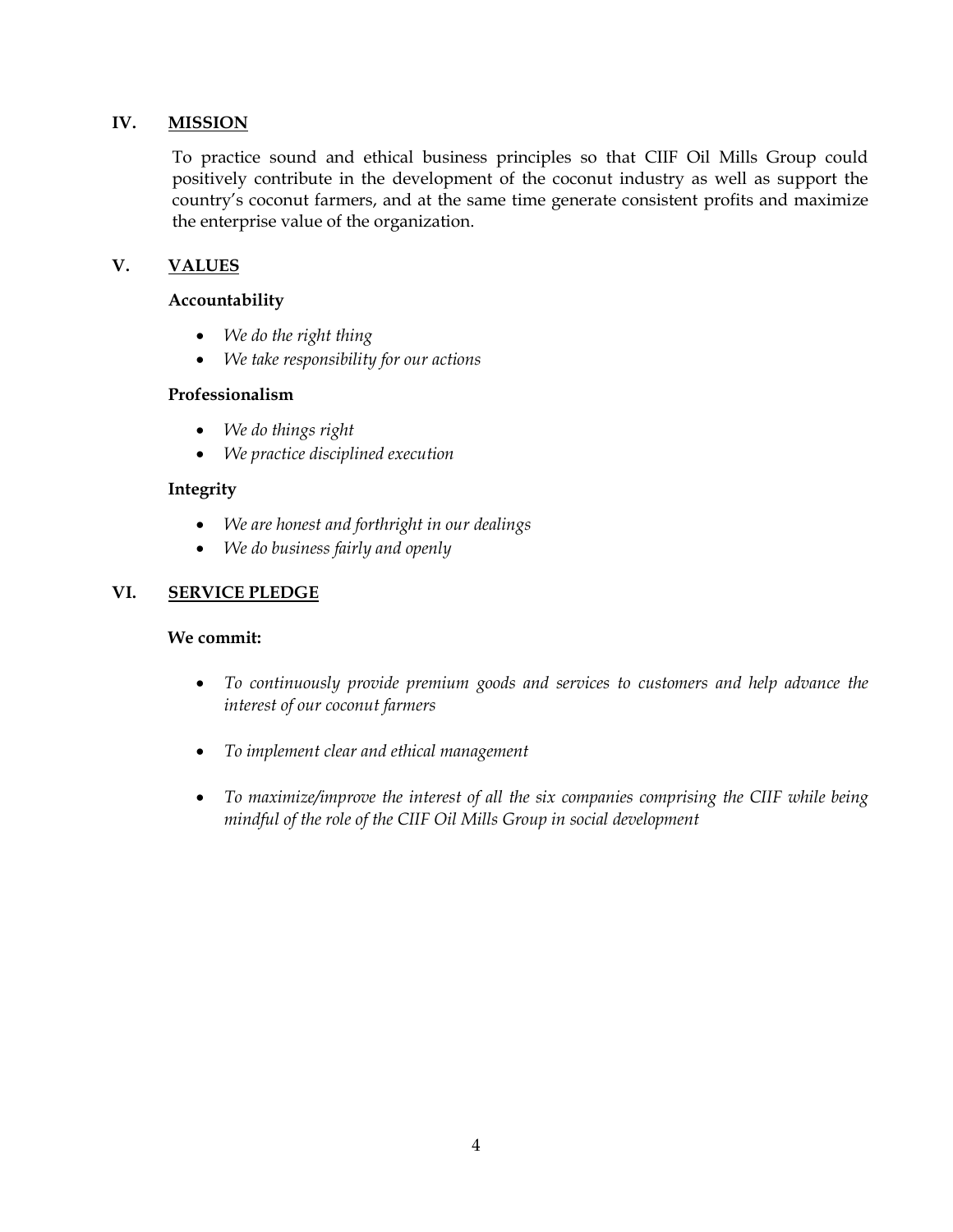# **LIST OF SERVICES**

# **HEAD OFFICE AND PLANTS**

| Ι.   | Request for Clearance and/or Employment Related Documents          |    |
|------|--------------------------------------------------------------------|----|
| II.  | <b>Whistleblower Policy</b>                                        |    |
| III. | <b>Sales Order Preparation and Processing for Retail Customers</b> | a  |
| IV.  | Preparation of Sales Invoice and Delivery of Orders                | 10 |
| V.   | Copra Buying: Protocol for Buying and Payment of Copra             | 11 |
| VI.  | <b>Feedback and Complaint Procedure</b>                            | 13 |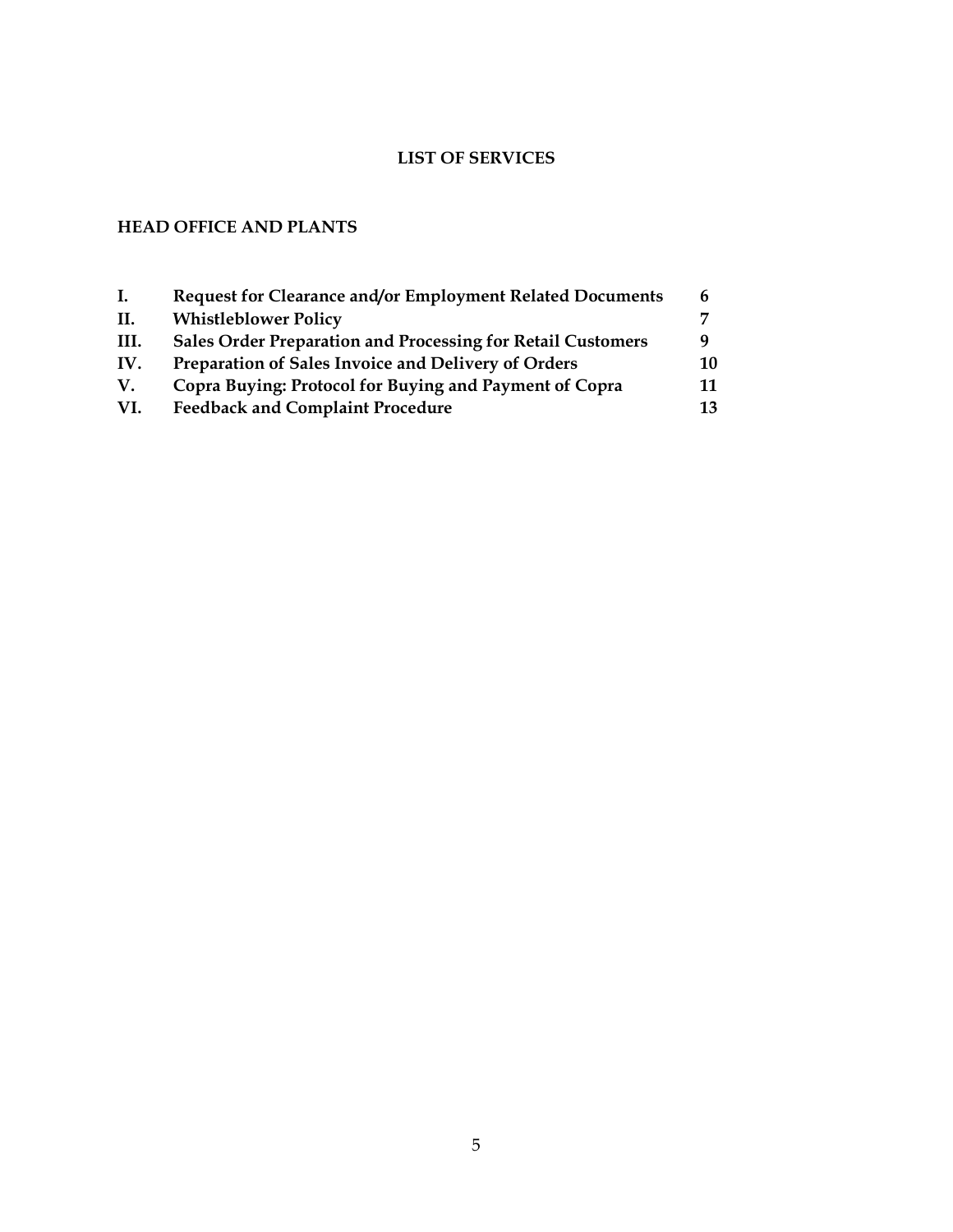| Request for Clearance and/or Employment Related Documents |                                                                                         |                                                   |                   |                      |                                 |
|-----------------------------------------------------------|-----------------------------------------------------------------------------------------|---------------------------------------------------|-------------------|----------------------|---------------------------------|
|                                                           | <b>Office or Division:</b>                                                              | Admin/Human Resource Management Division          |                   |                      |                                 |
| <b>Classification:</b><br>Simple                          |                                                                                         |                                                   |                   |                      |                                 |
| Type of                                                   |                                                                                         | G2C                                               |                   |                      |                                 |
| <b>Transaction:</b>                                       |                                                                                         |                                                   |                   |                      |                                 |
|                                                           | Who may avail:                                                                          | Current or former employee                        |                   |                      |                                 |
|                                                           |                                                                                         | <b>CHECKLIST OF REQUIREMENTS</b>                  |                   |                      | <b>WHERE TO SECURE</b>          |
| $\bullet$                                                 |                                                                                         | Letter Request/ Accomplished Application Form     |                   |                      |                                 |
|                                                           |                                                                                         | Authorization Letter/ SPA (if the former employee |                   |                      | Admin/Human Resource Management |
|                                                           | cannot appear personally)                                                               |                                                   |                   |                      |                                 |
|                                                           |                                                                                         | Company ID or any Government Issued ID            | <b>FEES TO BE</b> | <b>PROCESSING</b>    | <b>PERSON</b>                   |
| <b>STEP</b>                                               |                                                                                         | <b>ACTIVITY</b>                                   | <b>PAID</b>       | <b>TIME</b>          | <b>RESPONSIBLE</b>              |
|                                                           | Fill up Application Form                                                                |                                                   |                   |                      |                                 |
|                                                           |                                                                                         | and/or File a letter request                      |                   |                      | Requesting Individual/          |
| $\mathbf{1}$                                              |                                                                                         | with a copy of the employee's                     | None              | 1 day                | Employee                        |
|                                                           | ID                                                                                      |                                                   |                   |                      |                                 |
|                                                           | Human Resource<br>Manager/Personnel receives<br>$\overline{2}$                          |                                                   |                   |                      | HR Manager/Personnel            |
|                                                           |                                                                                         |                                                   | None              | 1 day                |                                 |
|                                                           | the forms and/or Letter                                                                 |                                                   |                   |                      |                                 |
| Request<br>HR Officer looks for the                       |                                                                                         |                                                   |                   |                      |                                 |
|                                                           |                                                                                         |                                                   |                   |                      |                                 |
| $\mathfrak{Z}$                                            | records and evaluates/review<br>the completeness and the<br>accuracy of the data in the |                                                   | None              | 1 day                | <b>HR</b> Officer               |
|                                                           |                                                                                         |                                                   |                   |                      |                                 |
|                                                           | requested document(s).                                                                  |                                                   |                   |                      |                                 |
|                                                           | Prepare the requested                                                                   |                                                   |                   |                      | Requesting Individual/          |
| $\overline{4}$                                            |                                                                                         | documents and/or Clearances                       | None              | N/A                  | Employee                        |
|                                                           |                                                                                         |                                                   |                   | 1 day                |                                 |
|                                                           |                                                                                         |                                                   |                   | after submission of  |                                 |
|                                                           |                                                                                         | Signs the requested documents                     |                   | all the required     | <b>HR</b>                       |
| 5                                                         | and/or Clearances                                                                       |                                                   | None              | documents and        | Manager/Requesting              |
|                                                           |                                                                                         |                                                   |                   | settlement of        | Individual                      |
|                                                           |                                                                                         |                                                   |                   | accountabilities, if |                                 |
|                                                           |                                                                                         |                                                   |                   | any.                 |                                 |
| 6                                                         | HR Manager/Personnel                                                                    | records the Documents to be                       | None              |                      |                                 |
|                                                           | released                                                                                |                                                   |                   | 1 day                | HR Manager/Personnel            |
|                                                           |                                                                                         | Employee receives requested                       |                   |                      |                                 |
| $\overline{7}$                                            | documents                                                                               |                                                   |                   |                      |                                 |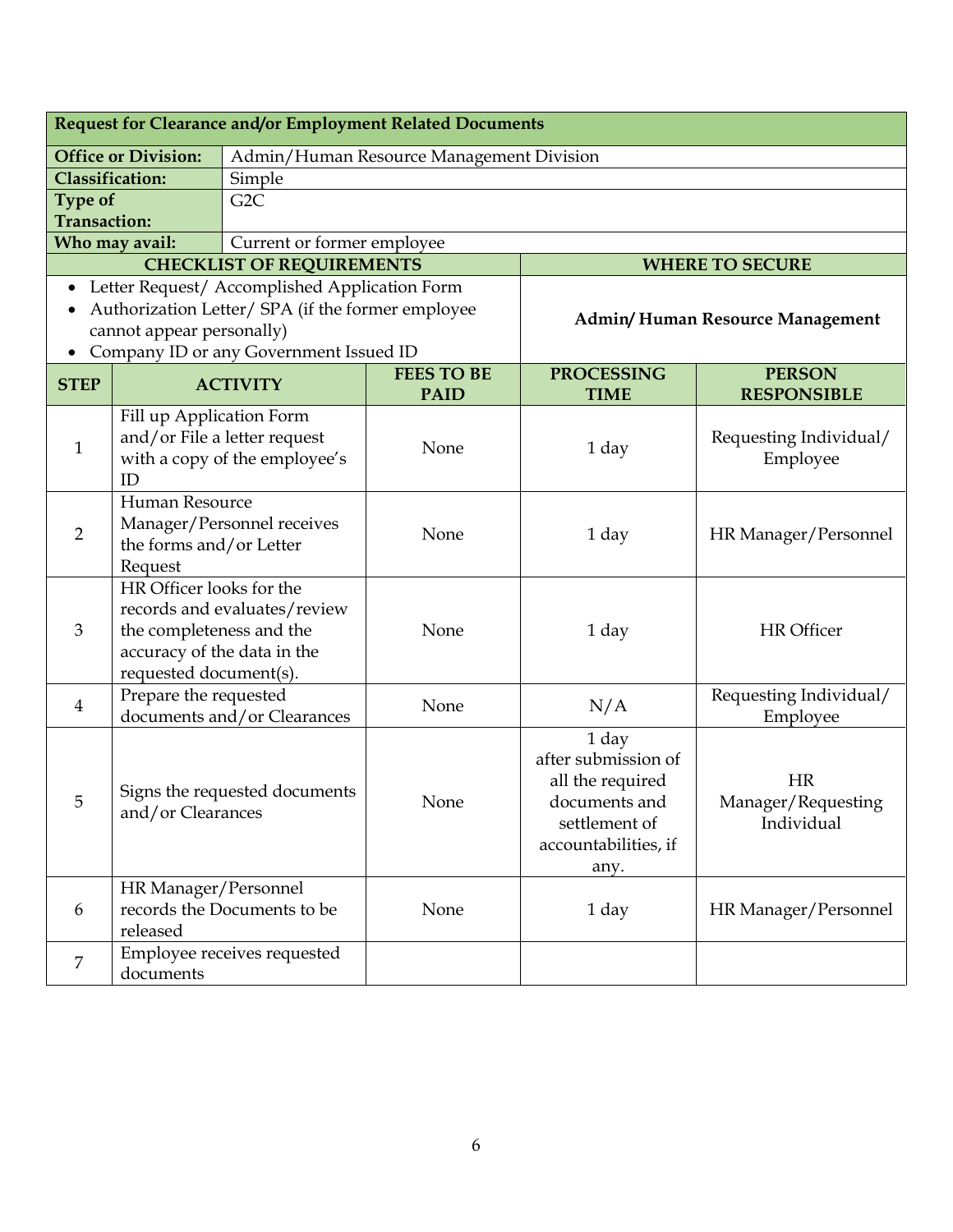| <b>Whistleblower Policy</b>                       |                                                                                                                                            |                                                                                                                                                                                                                                                                                                                                                                                                     |                                  |                                  |                                                                                          |
|---------------------------------------------------|--------------------------------------------------------------------------------------------------------------------------------------------|-----------------------------------------------------------------------------------------------------------------------------------------------------------------------------------------------------------------------------------------------------------------------------------------------------------------------------------------------------------------------------------------------------|----------------------------------|----------------------------------|------------------------------------------------------------------------------------------|
| <b>Office or Division:</b><br>All concerned units |                                                                                                                                            |                                                                                                                                                                                                                                                                                                                                                                                                     |                                  |                                  |                                                                                          |
| <b>Classification:</b><br>Highly technical        |                                                                                                                                            |                                                                                                                                                                                                                                                                                                                                                                                                     |                                  |                                  |                                                                                          |
|                                                   | <b>Type of Transaction:</b>                                                                                                                | G <sub>2</sub> C                                                                                                                                                                                                                                                                                                                                                                                    |                                  |                                  |                                                                                          |
|                                                   | Who may avail:                                                                                                                             | Any reporting individual                                                                                                                                                                                                                                                                                                                                                                            |                                  |                                  |                                                                                          |
|                                                   |                                                                                                                                            | <b>CHECKLIST OF REQUIREMENTS</b>                                                                                                                                                                                                                                                                                                                                                                    |                                  |                                  | <b>WHERE TO SECURE</b>                                                                   |
|                                                   |                                                                                                                                            | Any report made through electronic mail (email) or via                                                                                                                                                                                                                                                                                                                                              |                                  |                                  |                                                                                          |
|                                                   | telephone call                                                                                                                             |                                                                                                                                                                                                                                                                                                                                                                                                     |                                  |                                  | To be prepared by any reporting individual                                               |
|                                                   |                                                                                                                                            | Documentary/ Supporting Evidence (if available)                                                                                                                                                                                                                                                                                                                                                     |                                  |                                  |                                                                                          |
| <b>STEP</b>                                       |                                                                                                                                            | <b>ACTIVITY</b>                                                                                                                                                                                                                                                                                                                                                                                     | <b>FEES TO BE</b><br><b>PAID</b> | <b>PROCESSING</b><br><b>TIME</b> | <b>PERSON RESPONSIBLE</b>                                                                |
| $\mathbf{1}$                                      | Report<br>impropriety/ malpractice<br>authority.<br>ff.<br>manager<br>Presidents<br>If the report is about the<br>Head, then the reporting | suspected<br>any<br>(via letter, e-mail and/or<br>telephone) to a person in<br>Person in authority refers to the<br>Immediate superior,<br>division/department head,<br>resident plant manager or HR<br><b>Internal Audit</b><br>President/CEO or Vice<br>President/CEO or Internal Audit<br>individual may report directly to<br>the Chairman of the Board Audit<br>and Legal Oversight Committee. | None                             | N/A                              | Reporting individual<br>Note: Reporting individual<br>may or may not disclose<br>himself |
| $\overline{2}$                                    | Acknowledge receipt of the<br>complaint/report.                                                                                            |                                                                                                                                                                                                                                                                                                                                                                                                     | None                             | Within 3 days                    | Person in Authority                                                                      |
| $\mathfrak{Z}$                                    | Submit a copy of the report<br>immediately to the immediate<br>superior who may conduct<br>proper investigation.                           |                                                                                                                                                                                                                                                                                                                                                                                                     | None                             | 1 day                            | Person in Authority                                                                      |
| $\overline{4}$                                    | the report.                                                                                                                                | Furnish Internal Audit a copy of                                                                                                                                                                                                                                                                                                                                                                    | None                             | 1 day                            | Person in Authority                                                                      |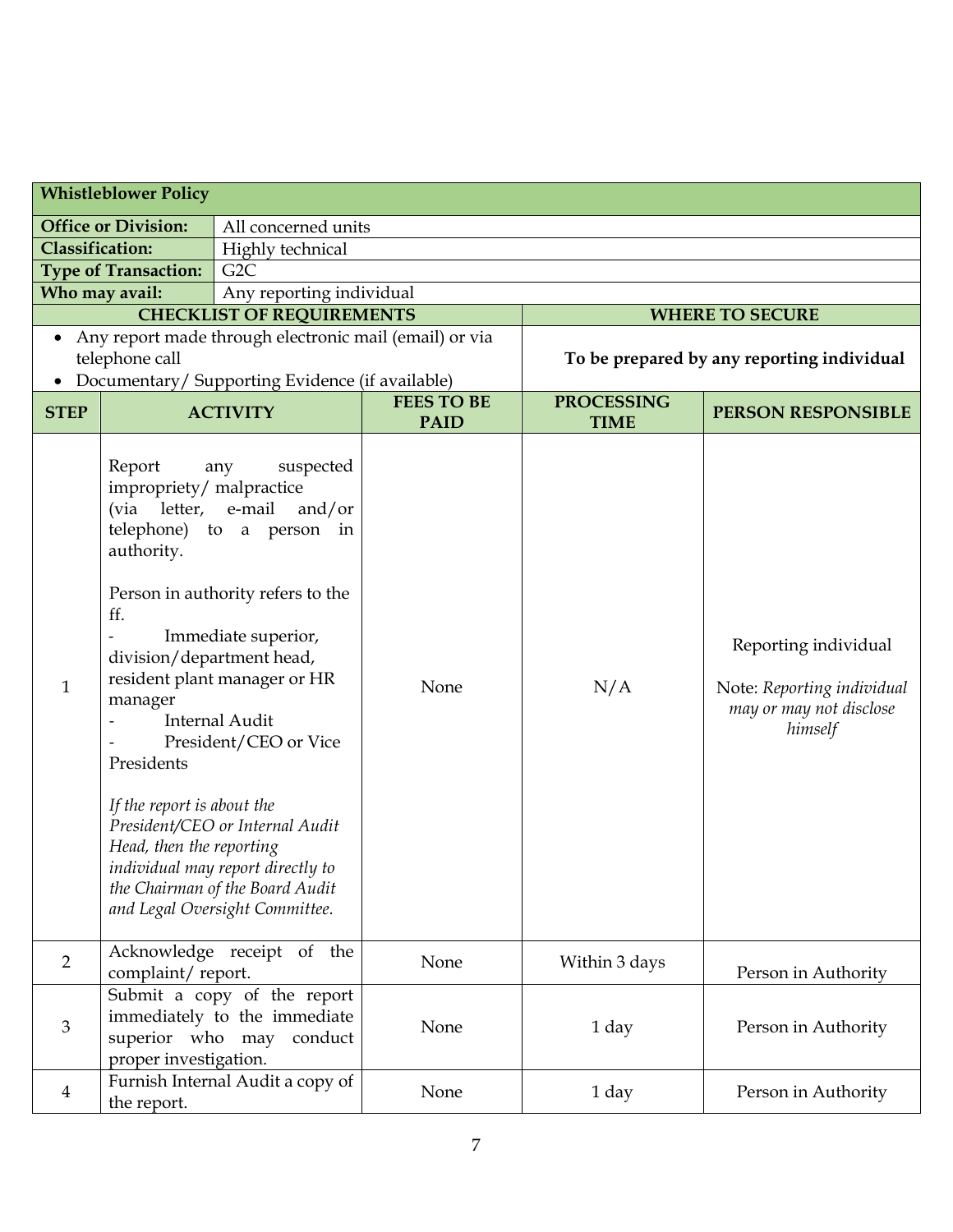| 5              | If the alleged impropriety or<br>malpractice is meritorious it<br>proceed<br>shall<br>with<br>the<br>investigation<br>If the allegation is not supported<br>by evidence, the same shall not<br>be given due course. However, it<br>will be filed for recording<br>purposes.                                                                          | None | Depending on the<br>complexity of the<br>issues raised | <b>Internal Audit</b>                                                                                                                                                             |
|----------------|------------------------------------------------------------------------------------------------------------------------------------------------------------------------------------------------------------------------------------------------------------------------------------------------------------------------------------------------------|------|--------------------------------------------------------|-----------------------------------------------------------------------------------------------------------------------------------------------------------------------------------|
| 6              | The person under investigation<br>shall be given a NTE if there is<br>violation of company policies.<br>employee's<br>continued<br>If<br>an<br>employment poses a serious and<br>imminent threat to the Company's<br>property or to the life or properties<br>of its employees, the company may<br>place an employee under preventive<br>suspension. | None | 5 days                                                 | If the violation is<br>dismissible offense the<br>Committee on Employee<br>Discipline (CED) shall be<br>constituted, otherwise it<br>shall be issued by the<br>immediate superior |
| $\overline{7}$ | Submit written explanation                                                                                                                                                                                                                                                                                                                           | None | 5 days                                                 | Person Reported/<br>Respondent                                                                                                                                                    |
| 8              | Conduct administrative hearing<br>if necessary                                                                                                                                                                                                                                                                                                       |      | Depending on the<br>complexity of the<br>issues        | CED or immediate<br>superior                                                                                                                                                      |
| 8              | Decision                                                                                                                                                                                                                                                                                                                                             | None | Depending on the<br>complexity of the<br>issues        | CED or immediate<br>superior                                                                                                                                                      |
| 9              | Copy furnish HR for recording<br>purposes in the employees' 201<br>file                                                                                                                                                                                                                                                                              | None | 1 day                                                  | Appropriate body/<br>Committee                                                                                                                                                    |
| 10             | Furnish the Person Reported/<br>Respondent and the Internal<br>Audit<br>of<br>a<br>copy<br>the<br>Resolution/Decision                                                                                                                                                                                                                                | None | 1 day                                                  | Appropriate body/<br>Committee                                                                                                                                                    |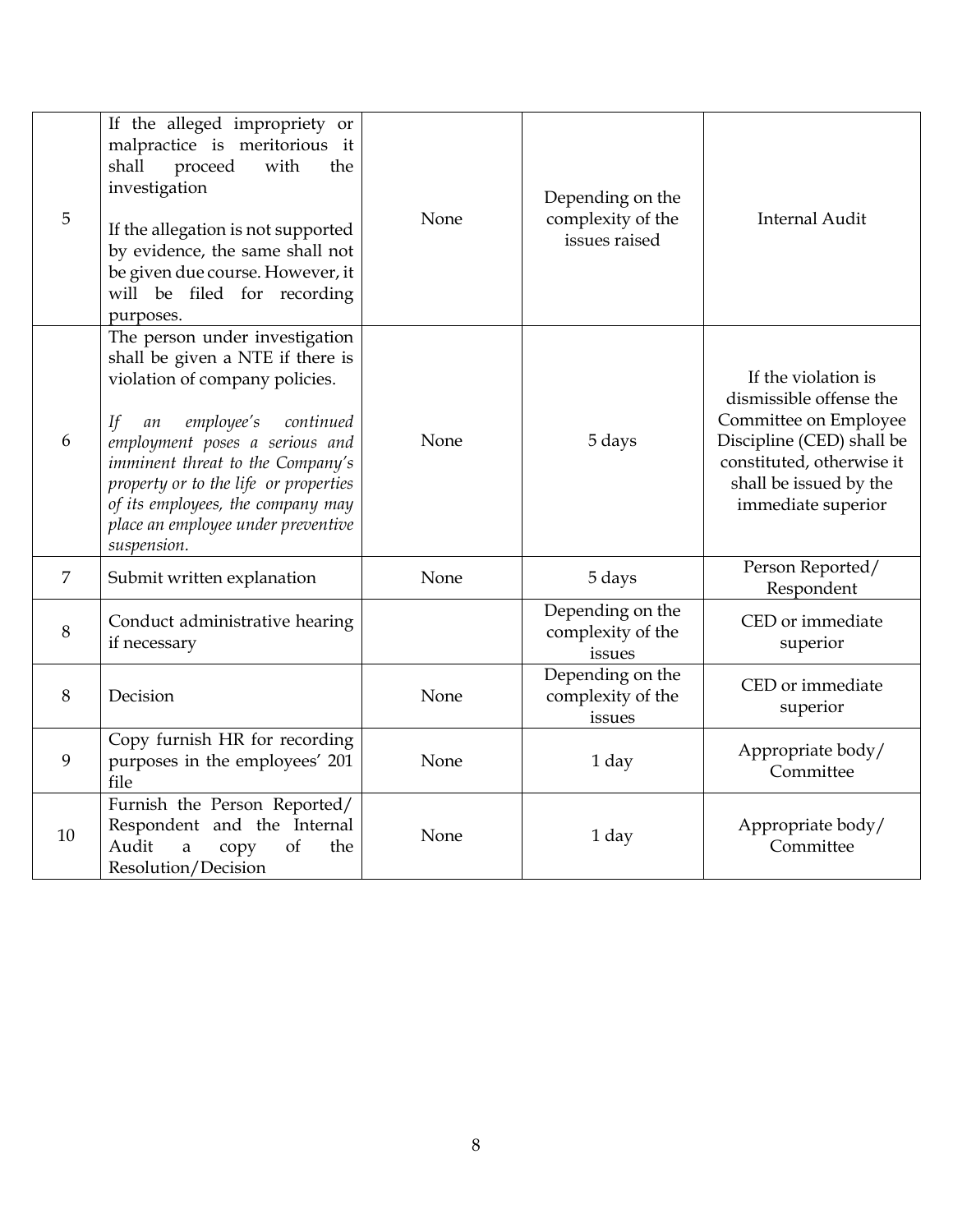|                                                 | Sales Order Preparation and Processing for Retail <sup>1</sup> Customers |                                       |                        |                 |                                     |  |
|-------------------------------------------------|--------------------------------------------------------------------------|---------------------------------------|------------------------|-----------------|-------------------------------------|--|
| <b>Office or Division:</b><br>Sales & Marketing |                                                                          |                                       |                        |                 |                                     |  |
| <b>Classification:</b>                          |                                                                          | Simple                                |                        |                 |                                     |  |
| <b>Type of</b>                                  |                                                                          | G <sub>2</sub> B, G <sub>2G</sub>     |                        |                 |                                     |  |
| <b>Transaction:</b>                             |                                                                          |                                       |                        |                 |                                     |  |
|                                                 | Who may avail:                                                           | <b>Business Entities</b>              |                        |                 |                                     |  |
|                                                 |                                                                          | <b>CHECKLIST OF REQUIREMENTS</b>      |                        |                 | <b>WHERE TO SECURE</b>              |  |
|                                                 | <b>Suggested Purchase Order</b>                                          |                                       |                        |                 | <b>Sales &amp; Marketing Office</b> |  |
|                                                 | <b>Inventory Report</b>                                                  |                                       |                        |                 | <b>Logistics Unit</b>               |  |
|                                                 | Appointment Schedule                                                     |                                       |                        |                 |                                     |  |
| <b>STEP</b>                                     |                                                                          | <b>ACTIVITY</b>                       | <b>FEES TO BE PAID</b> | PROCESSING TIME | <b>PERSON</b><br><b>RESPONSIBLE</b> |  |
|                                                 |                                                                          | <b>Conduct Business Consultations</b> |                        |                 |                                     |  |
|                                                 | with customer including                                                  |                                       |                        |                 | Field Mktg. Sup                     |  |
| $\mathbf{1}$                                    |                                                                          | negotiation for payment of listing    | None                   | 1-2 weeks       | Key Accounts Sup                    |  |
|                                                 | fees                                                                     |                                       |                        |                 |                                     |  |
|                                                 | Submission of suggested                                                  |                                       |                        |                 |                                     |  |
| 2                                               | Purchase Orders (PO) and                                                 |                                       | none                   | $1-2$ days      | Field Mktg. Sup                     |  |
|                                                 | inventory report                                                         |                                       |                        |                 | Key Accounts Sup                    |  |
|                                                 |                                                                          | Retrieve PO from Customer             |                        |                 | Field Mktg Sup                      |  |
| 3                                               |                                                                          |                                       | none                   | 1 day           | Key Accounts Sup                    |  |
|                                                 | For Manual and On-Line                                                   |                                       |                        |                 |                                     |  |
|                                                 |                                                                          | Verify customers' POs as to           |                        | 1 day           | Field Mktg Sup                      |  |
| 4                                               |                                                                          | Pricing, discounts, deals, & other    | none                   |                 | Key Accounts Sup                    |  |
|                                                 | delivery instructions                                                    |                                       |                        |                 |                                     |  |
| 5                                               | <b>Endorse to Logistics</b>                                              |                                       | none                   | 1 day           | Field Mktg Sup                      |  |
|                                                 |                                                                          |                                       |                        |                 | Key Accounts Sup                    |  |

**Preparation of Sales Invoice and Delivery of Orders**

<sup>1</sup> Retail is the process of marketing manufactured products and/or services via various distribution networks to make a profit.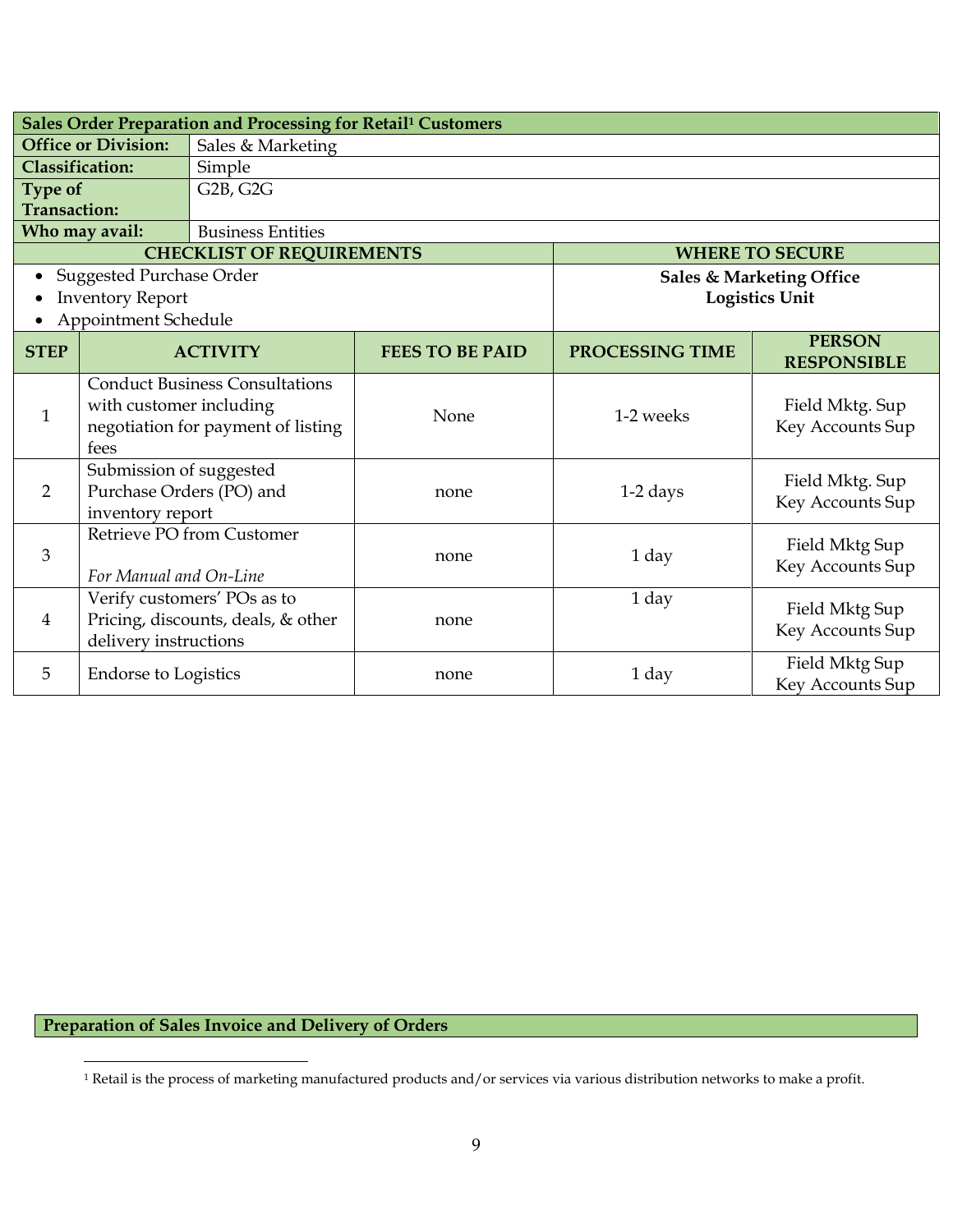| <b>Office or Division:</b>       |                                       | Sales and Marketing               |                   |                   |                                      |  |  |
|----------------------------------|---------------------------------------|-----------------------------------|-------------------|-------------------|--------------------------------------|--|--|
| <b>Classification:</b>           |                                       | Simple                            |                   |                   |                                      |  |  |
| <b>Type of Transaction:</b>      |                                       | G <sub>2</sub> B, G <sub>2G</sub> |                   |                   |                                      |  |  |
| Who may avail:                   |                                       | <b>Business Entities</b>          |                   |                   |                                      |  |  |
|                                  |                                       | <b>CHECKLIST OF REQUIREMENTS</b>  |                   |                   | <b>WHERE TO SECURE</b>               |  |  |
|                                  | Purchase Orders (PO)                  |                                   |                   |                   |                                      |  |  |
|                                  | Emails (Systems On-line)              |                                   |                   |                   | Salesmen                             |  |  |
|                                  | <b>Delivery Receipts</b>              |                                   |                   |                   | <b>Trade Portal (System On-line)</b> |  |  |
| Invoices                         |                                       |                                   |                   |                   | San Pablo Manufacturing Corp.        |  |  |
|                                  | Packing List                          |                                   |                   |                   | (SPMC)                               |  |  |
|                                  | <b>Transmittal Slips</b>              |                                   |                   |                   |                                      |  |  |
| <b>STEP</b>                      |                                       | <b>ACTIVITY</b>                   | <b>FEES TO BE</b> | <b>PROCESSING</b> | <b>PERSON</b>                        |  |  |
|                                  |                                       |                                   | <b>PAID</b>       | <b>TIME</b>       | <b>RESPONSIBLE</b>                   |  |  |
|                                  |                                       | Forward copies of Purchased       |                   |                   | Field Mktg Sup                       |  |  |
| $\mathbf{1}$                     |                                       | Orders to distributors with       | none              | 1 day             | Sales Data Processor                 |  |  |
| delivery access to trade outlets |                                       |                                   |                   |                   |                                      |  |  |
|                                  | Orders to determine                   | Tag and forward all Purchased     |                   | 1 day             | <b>Sales Data Processors</b>         |  |  |
| $\overline{2}$                   | warehouse sites in routing            |                                   |                   |                   | Sales Order Processor                |  |  |
|                                  |                                       |                                   | none              |                   | Sales & Mktg Office Sup              |  |  |
|                                  | delivery assignments and<br>schedules |                                   |                   |                   |                                      |  |  |
|                                  |                                       | Fax/Email Purchased Orders        |                   |                   | <b>Warehouse Dispatchers</b>         |  |  |
| $\mathfrak{Z}$                   |                                       | to respective warehouse sites.    | none              | 1 day             | <b>Sales Data Processors</b>         |  |  |
|                                  | On time Delivery to the               |                                   |                   |                   |                                      |  |  |
| $\overline{4}$                   | National Key Accounts to              |                                   | none              | 2 days            | <b>Warehouse Dispatchers</b>         |  |  |
|                                  |                                       | avoid penalty and cancellation.   |                   |                   | Logistics Manager                    |  |  |
|                                  |                                       | Routing of delivery schedules     |                   |                   |                                      |  |  |
| 5                                |                                       | fully utilizing load capacity for | none              | 1 day             | <b>Warehouse Dispatchers</b>         |  |  |
|                                  | every trucks.                         |                                   |                   |                   | Logistics Manager                    |  |  |
|                                  | Forward Sales Order to                |                                   |                   |                   |                                      |  |  |
|                                  | dispatcher for picklist               |                                   |                   | 1 day             | <b>Warehouse Dispatchers</b>         |  |  |
| 6                                |                                       | processing and preparation of     | none              |                   |                                      |  |  |
|                                  | stocks for loading.                   |                                   |                   |                   |                                      |  |  |
| 7                                |                                       | Print Delivery Receipts and       |                   | 1 day             | <b>Warehouse Dispatchers</b>         |  |  |
|                                  | Sales Invoices.                       |                                   | none              |                   |                                      |  |  |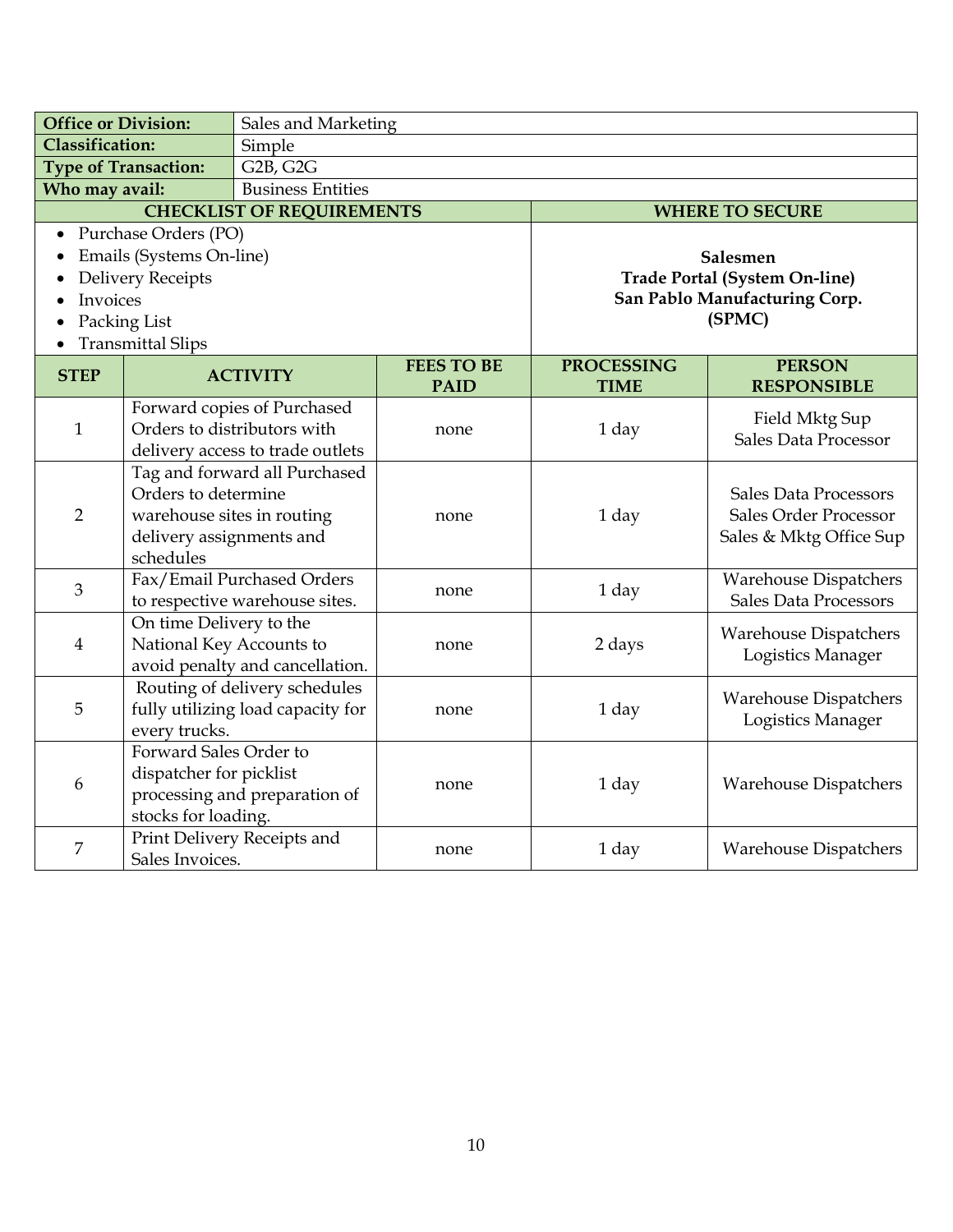| Copra Buying: Protocol on Copra Buying and Copra Payment |                                                                                                                                                                                                                 |                                    |                                         |                                  |                                       |  |  |
|----------------------------------------------------------|-----------------------------------------------------------------------------------------------------------------------------------------------------------------------------------------------------------------|------------------------------------|-----------------------------------------|----------------------------------|---------------------------------------|--|--|
| <b>Office or Division:</b>                               |                                                                                                                                                                                                                 | Copra Trading                      |                                         |                                  |                                       |  |  |
| <b>Classification:</b>                                   |                                                                                                                                                                                                                 | Simple                             |                                         |                                  |                                       |  |  |
|                                                          | <b>Type of Transaction:</b>                                                                                                                                                                                     | G <sub>2</sub> B, G <sub>2</sub> C |                                         |                                  |                                       |  |  |
| Who may avail:                                           |                                                                                                                                                                                                                 |                                    | Copra Traders, Farmers and Cooperatives |                                  |                                       |  |  |
|                                                          |                                                                                                                                                                                                                 | <b>CHECKLIST OF REQUIREMENTS</b>   |                                         |                                  | <b>WHERE TO SECURE</b>                |  |  |
|                                                          | <b>Purchase Contract</b>                                                                                                                                                                                        |                                    |                                         |                                  |                                       |  |  |
|                                                          | Physical Copra                                                                                                                                                                                                  |                                    |                                         |                                  | <b>Plant or Copra Buying Stations</b> |  |  |
|                                                          | Weighing Scale Ticket                                                                                                                                                                                           |                                    |                                         |                                  | <b>Copra Buyers</b>                   |  |  |
|                                                          | Copra Purchase Invoice                                                                                                                                                                                          |                                    |                                         |                                  |                                       |  |  |
|                                                          | Copra Voucher and Cheque                                                                                                                                                                                        |                                    | <b>FEES TO BE</b>                       |                                  |                                       |  |  |
| <b>STEP</b>                                              |                                                                                                                                                                                                                 | <b>ACTIVITY</b>                    | <b>PAID</b>                             | <b>PROCESSING</b><br><b>TIME</b> | <b>PERSON</b><br><b>RESPONSIBLE</b>   |  |  |
|                                                          | Inquire and agree on the                                                                                                                                                                                        |                                    |                                         |                                  |                                       |  |  |
| $\mathbf{1}$                                             |                                                                                                                                                                                                                 | current price set by the Head      | None                                    | 10 minutes                       | Copra Buyer                           |  |  |
|                                                          | Office                                                                                                                                                                                                          |                                    |                                         |                                  |                                       |  |  |
|                                                          |                                                                                                                                                                                                                 | Three types of copra delivery:     |                                         |                                  |                                       |  |  |
|                                                          |                                                                                                                                                                                                                 |                                    |                                         |                                  |                                       |  |  |
|                                                          | <b>Spot Buying</b><br>a.<br>- On the spot buying with<br>actual delivery and<br>purchase of Copra<br>b. Copra Purchase Contract<br>Secure Purchase<br>Contract signed by the seller<br>and buyer indicating the |                                    | None                                    | 30 minutes                       | Copra Buyer<br>Copra Buying Aide      |  |  |
|                                                          |                                                                                                                                                                                                                 |                                    |                                         |                                  |                                       |  |  |
|                                                          |                                                                                                                                                                                                                 |                                    |                                         |                                  |                                       |  |  |
|                                                          |                                                                                                                                                                                                                 |                                    |                                         |                                  |                                       |  |  |
|                                                          |                                                                                                                                                                                                                 |                                    |                                         |                                  |                                       |  |  |
|                                                          |                                                                                                                                                                                                                 |                                    | None                                    | Within the day                   | Copra Buyer<br>Copra Buying Aide      |  |  |
|                                                          |                                                                                                                                                                                                                 |                                    |                                         |                                  |                                       |  |  |
| $\overline{2}$                                           |                                                                                                                                                                                                                 | price, volume, term and            |                                         |                                  |                                       |  |  |
|                                                          | mode of delivery.                                                                                                                                                                                               |                                    |                                         |                                  |                                       |  |  |
|                                                          |                                                                                                                                                                                                                 |                                    |                                         |                                  |                                       |  |  |
|                                                          | c. Copra Deposit<br>Secure Copra Deposit<br>Slip and Special Contract                                                                                                                                           |                                    |                                         |                                  |                                       |  |  |
|                                                          |                                                                                                                                                                                                                 |                                    |                                         |                                  |                                       |  |  |
|                                                          |                                                                                                                                                                                                                 |                                    |                                         |                                  |                                       |  |  |
|                                                          | indicating the volume and                                                                                                                                                                                       |                                    | None                                    | Within the day                   | Copra Buying Aide                     |  |  |
|                                                          |                                                                                                                                                                                                                 | term of deposit, signed by the     |                                         |                                  | <b>CBS Cashier</b>                    |  |  |
|                                                          | copra buyer and copra                                                                                                                                                                                           |                                    |                                         |                                  |                                       |  |  |
|                                                          | depositor.                                                                                                                                                                                                      |                                    |                                         |                                  |                                       |  |  |
|                                                          |                                                                                                                                                                                                                 | Determine the volume of copra      |                                         | At least 1 hour                  |                                       |  |  |
| $\mathfrak{Z}$                                           | delivery by weighing                                                                                                                                                                                            |                                    | None                                    | depending on the                 | Plant or CBS Weigher                  |  |  |
|                                                          |                                                                                                                                                                                                                 |                                    |                                         | volume of copra                  |                                       |  |  |
|                                                          | Collect copra sample and                                                                                                                                                                                        |                                    |                                         |                                  |                                       |  |  |
| $\overline{4}$                                           | determine the moisture of                                                                                                                                                                                       |                                    | None                                    | 1 hour                           | Laboratory Analyst                    |  |  |
|                                                          | copra delivery                                                                                                                                                                                                  |                                    |                                         |                                  |                                       |  |  |
|                                                          |                                                                                                                                                                                                                 | Consolidation of weight and        |                                         |                                  | Copra Buying                          |  |  |
| 5                                                        | moisture of copra and                                                                                                                                                                                           |                                    | none                                    | 30 minutes                       | Aide/Cashier                          |  |  |
|                                                          | determination of net resicada.                                                                                                                                                                                  |                                    |                                         |                                  |                                       |  |  |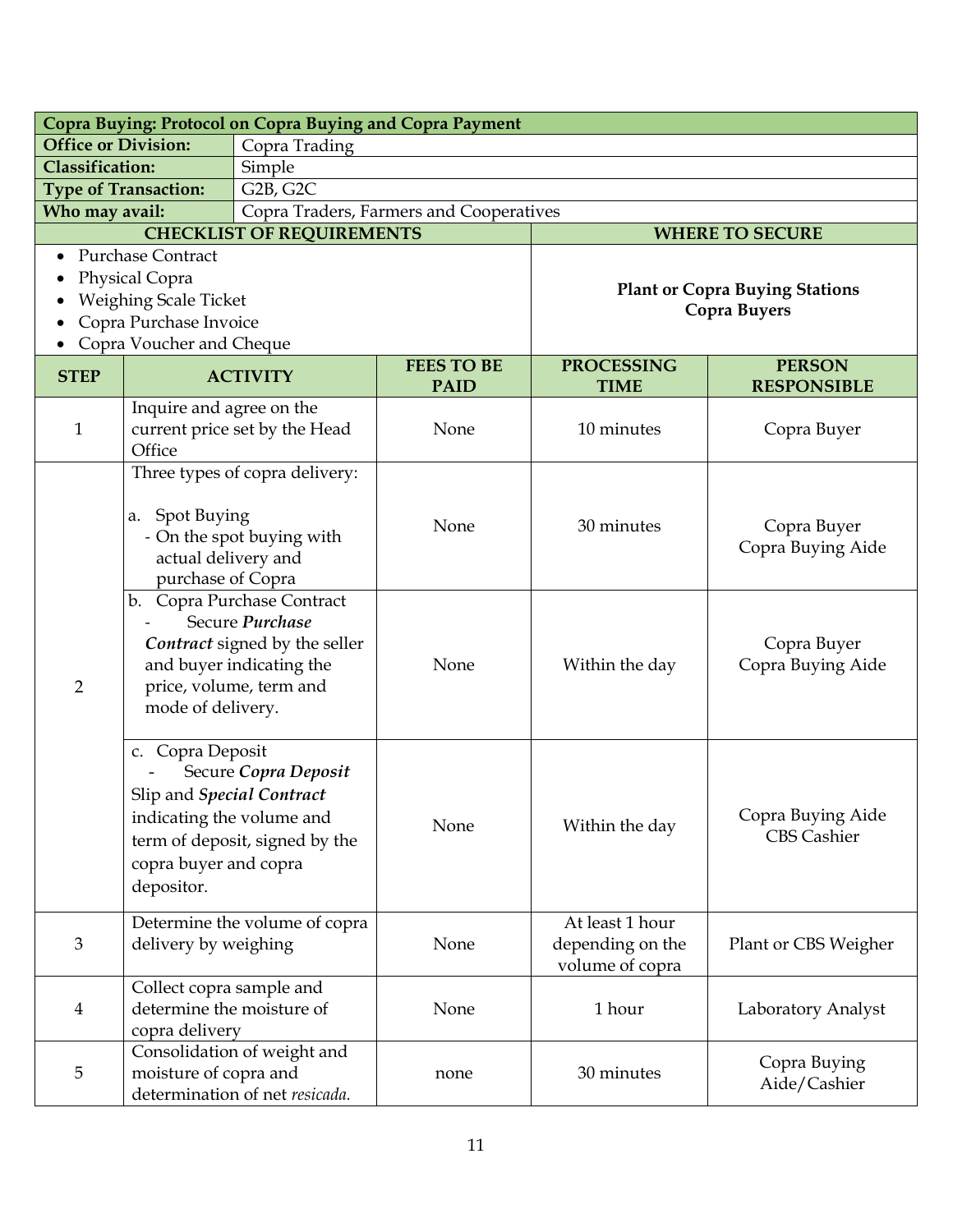|   | Generate Copra Purchase<br>Voucher                                                                                                                                                                                                                                                                                                                                                                                                                                                                                                                                                                                                              |      |            |                      |
|---|-------------------------------------------------------------------------------------------------------------------------------------------------------------------------------------------------------------------------------------------------------------------------------------------------------------------------------------------------------------------------------------------------------------------------------------------------------------------------------------------------------------------------------------------------------------------------------------------------------------------------------------------------|------|------------|----------------------|
| 6 | Modes of Payment:<br>Cash for transactions<br>a.<br>not exceeding<br>Php100,000.00<br>(applicable for spot<br>buying only)<br>b. Check payments for<br>Copra purchase<br>contracts or spot<br>buying exceeding<br>Php100,000.00<br>c. For Copra Deposit:<br>Copra depositor shall<br>inform the copra buyer<br>of his/her intention to<br>liquidate the copra<br>deposit. Current price<br>for the day set by the<br>head office shall be<br>used.<br>Copra Purchase<br>Voucher will be<br>generated.<br>Generate Check Voucher and<br>preparation of cheque for<br>check payment; or generate<br>Copra Petty Cash Voucher for<br>cash payment. | none | 1 hour     | Plant or CBS cashier |
| 7 | Releasing of payment, whether<br>in check or cash, to copra<br>supplier and affixing signature<br>of conformity                                                                                                                                                                                                                                                                                                                                                                                                                                                                                                                                 | none | 30 minutes | Plant or CBS cashier |

# **FEEDBACK AND COMPLAINT MECHANISM**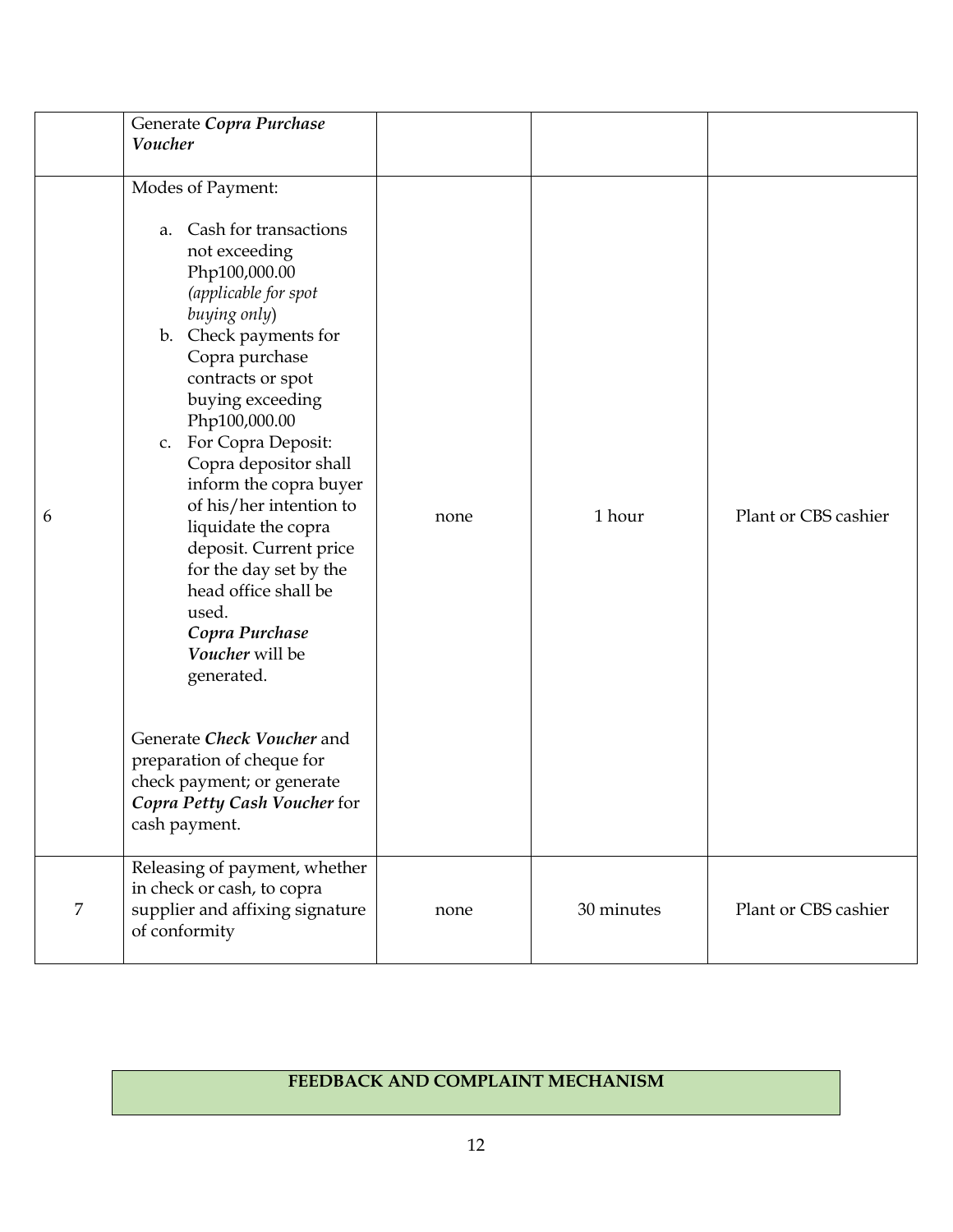| How to send Feedbacks?                  | For feedbacks, comments and/or suggestions,<br>you may send a letter to our Head Office<br>address at 16th Floor, UCPB Building, Makati<br>Avenue, Makati City and/or send an e-mail to<br>customerservice@ciif.ph<br>For inquiries and follow- ups, you may<br>contact us at our Trunk line No. (02) 8892-<br>7961 between 9AM to 4PM from Mondays to<br>Fridays except holidays. |
|-----------------------------------------|------------------------------------------------------------------------------------------------------------------------------------------------------------------------------------------------------------------------------------------------------------------------------------------------------------------------------------------------------------------------------------|
| How to file a complaint?                | If you are unsatisfied with our products<br>and/or services, a complaint may be initiated<br>by submitting a written complaint to our<br>Head Office address at 16th Floor, UCPB<br>Building, Makati Avenue, Makati City and/or<br>by<br>sending<br>e-mail<br>an<br>to<br>customerservice@ciif.ph                                                                                  |
|                                         | All complaints shall have the following<br>information:<br>a. Name and contact number of the<br>Complainant<br>b. Nature of the complaint/Incident<br>c. Evidence                                                                                                                                                                                                                  |
|                                         | Note: Provide at least two (2) copies of the<br>written complaint. One (1) filing copy and one<br>(1) receiving copy. Receiving copy shall have<br>the name and signature of the receiving officer<br>indicating the date and time when it was<br>received.                                                                                                                        |
|                                         | For inquiries and follow- ups, you may<br>contact us at our Trunk line No. (02) 8892-<br>7961 between 9AM to 4PM from Mondays to<br>Fridays except holidays.                                                                                                                                                                                                                       |
| How feedbacks/complaints are processed? | Feedback/Complaint is forwarded to the<br>concerned department/office and they are<br>required to answer within three (3) working<br>days upon receipt thereof.                                                                                                                                                                                                                    |
|                                         | The<br>Note:<br>date<br>of<br>receipt<br>the<br>of<br>feedback/complaint will be the date on which<br>it is physically field with the provided office<br>address, or the date when the e-mail was sent<br>to the provided e-mail address.                                                                                                                                          |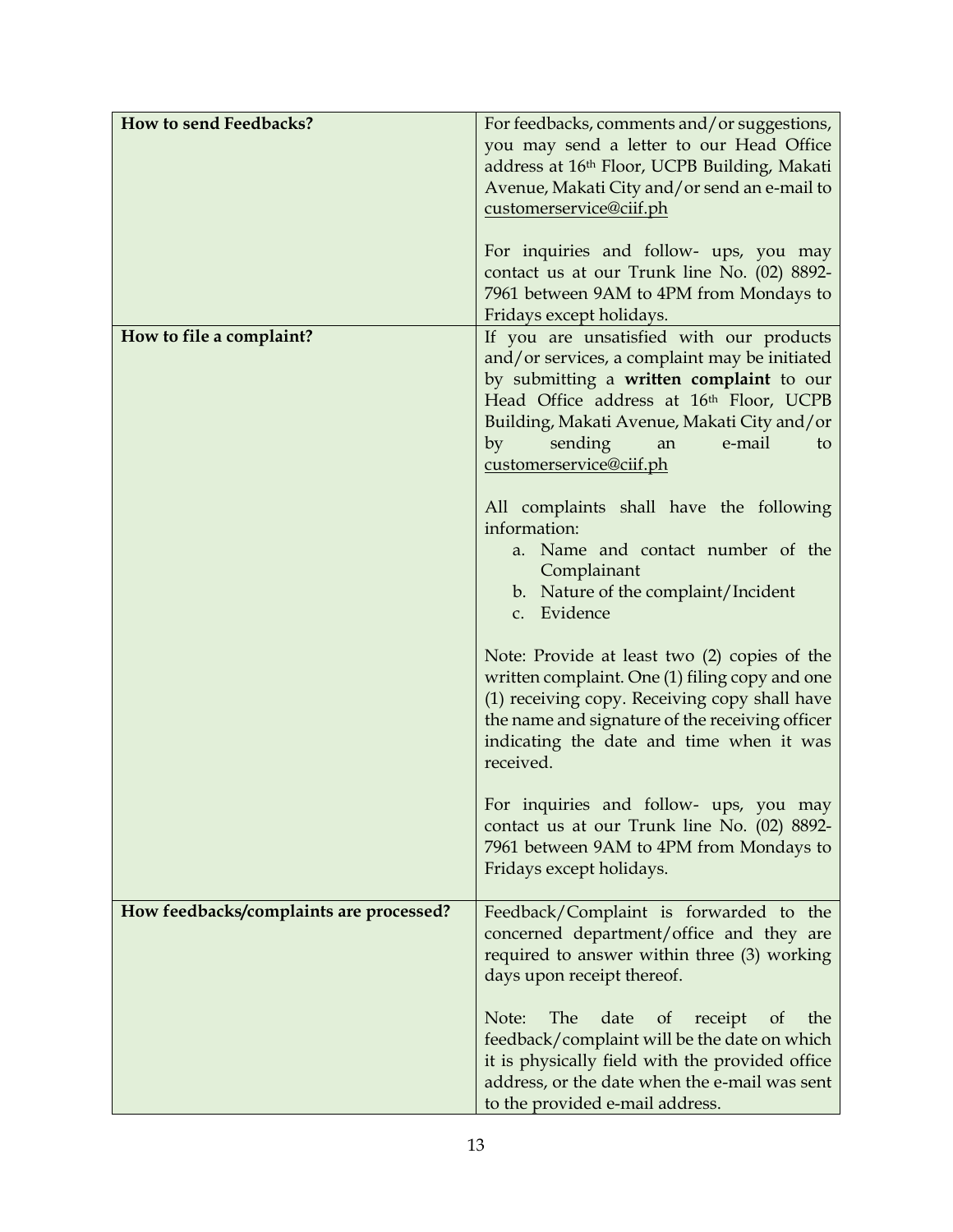| <b>Contact Information:</b> | Address:<br>16th Floor UCPB Building, Makati Avenue,<br>Makati City |
|-----------------------------|---------------------------------------------------------------------|
|                             | E-mail:<br>customerservice@ciif.ph                                  |
|                             | <b>Trunk Line:</b><br>$(02)$ 8892-7961                              |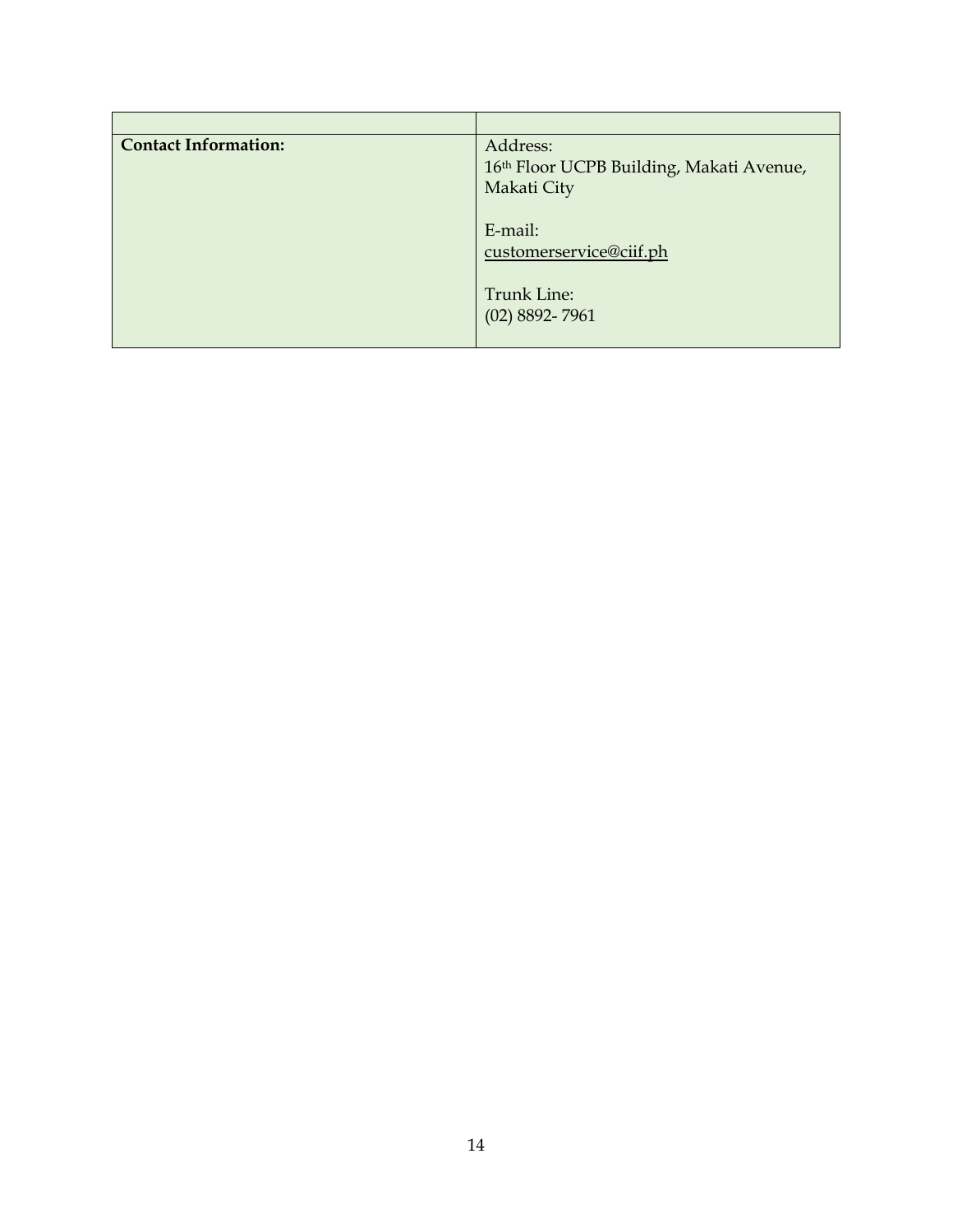|                                             | <b>HEAD AND PLANT OFFICES</b>                |  |  |  |
|---------------------------------------------|----------------------------------------------|--|--|--|
| <b>Head Office</b>                          | Address:                                     |  |  |  |
|                                             | 16th Floor UCPB Building, Makati Avenue,     |  |  |  |
|                                             | Makati City                                  |  |  |  |
|                                             |                                              |  |  |  |
|                                             | Contact No: (02) 8892-7961 to 66             |  |  |  |
|                                             | Telefax No. (632) 8892-2986                  |  |  |  |
| Legaspi Oil Company, Inc.                   | Address:<br>Davao Plant                      |  |  |  |
|                                             | KM 9.5 Barangay Sasa, Davao                  |  |  |  |
|                                             |                                              |  |  |  |
|                                             | Contact No: (082) 233-0662                   |  |  |  |
|                                             | Telefax No. (082) 235-2482                   |  |  |  |
|                                             |                                              |  |  |  |
|                                             | <b>Arimbay Plant</b>                         |  |  |  |
|                                             | Arimbay, Legazpi City                        |  |  |  |
|                                             |                                              |  |  |  |
|                                             | Contact No: (02) 8892-7961 to 66             |  |  |  |
|                                             | Telefax No. (632) 8892-2986                  |  |  |  |
| <b>San Pablo Manufacturing Corporation</b>  | Address:                                     |  |  |  |
|                                             | CAIP SEZ Brgy. San Antonio, San Pascual      |  |  |  |
|                                             | <b>Batangas</b>                              |  |  |  |
|                                             |                                              |  |  |  |
|                                             | Contact No: (043) 727-1656                   |  |  |  |
|                                             | Telefax No. (0433) 727-1656                  |  |  |  |
| <b>Granexport Manufacturing Corporation</b> | Address:                                     |  |  |  |
|                                             | CIIF Agro- Industrial Park- Special Economic |  |  |  |
|                                             | Zone, Barangay Kiwalan, Iligan City          |  |  |  |
|                                             | Contact No: (063) 225-1376                   |  |  |  |
|                                             | Telefax No. (063) 225-1378                   |  |  |  |
| Cagayan De Oro Oil Company, Inc.            | Address:                                     |  |  |  |
|                                             | Tablon, Cagayan De Oro City                  |  |  |  |
|                                             |                                              |  |  |  |
|                                             | Contact No: (088) 855-3346                   |  |  |  |
|                                             | Telefax No. (088) 855-3209                   |  |  |  |
| Southern Luzon Coconut Oil Mill, Inc.       | Address:                                     |  |  |  |
|                                             | Mulanay, Quezon                              |  |  |  |
|                                             |                                              |  |  |  |
|                                             | Contact No: (042) 319-7172                   |  |  |  |
|                                             | Telefax No. (042) 319-7172                   |  |  |  |
| <b>Iligan Bay Express Corporation</b>       | Address:                                     |  |  |  |
|                                             | Barangay Kiwalan, Iligan City                |  |  |  |
|                                             |                                              |  |  |  |
|                                             | Contact No: (02) 8892-7961 to 66             |  |  |  |